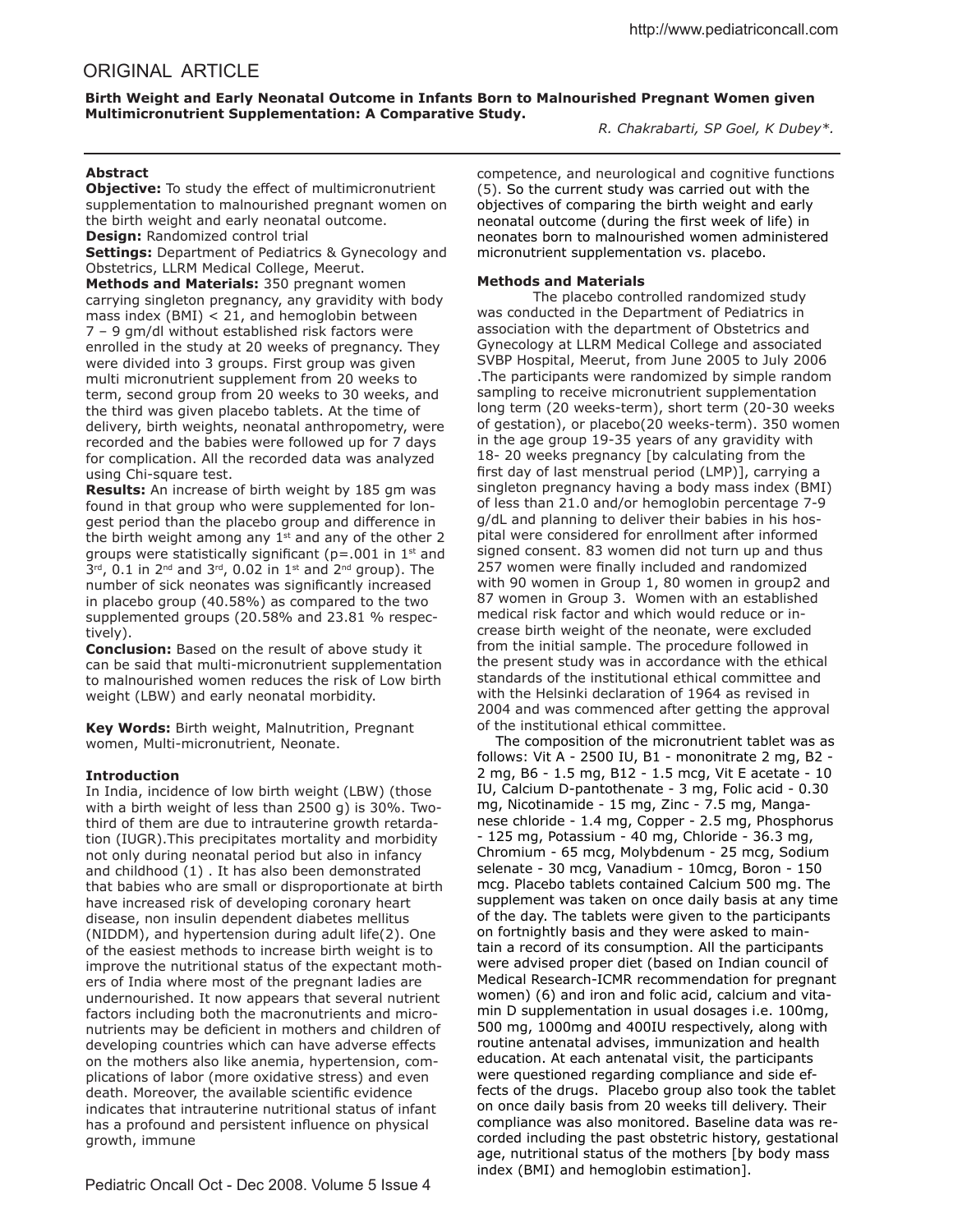Monitoring was carried out during each antenatal visit, which is fortnightly till 36 weeks and then weekly till delivery.

 Neonatal details included a record of gestational age by new Ballard's score (7) and birth weight by an electronic weighing scale. The newborn was labeled as term (37- 41weeks), preterm (<37 weeks), very preterm (32 weeks), or post term (>42 weeks). All the newborns were classified for their weight for gestational age with Lubechenko's chart of intrauterine growth (8). They were followed up for 7 days for mortality and morbidity. Weight at birth of the neonates, gestational age and early neonatal outcome in diferent groups were compared using Chi-square test. (9)

## **Results Baseline**

maternal characteristics in the Micronutrient Vs Placebo Supplementation Groups is depicted in Table 1. Maximum duration of supplementation was (placebo or multimicronutrient) 21.4 weeks. The compliance in 3 groups was comparable –average 68.57%. No significant adverse effect was found in association with the supplementation. Women in the 1st supplementation group gained a mean weight of 10.20±2.56 kg during pregnancy and 9.60±2.0 kg in the second supplementation group. The average gain in weight in the placebo group was 8.95±2.30 kg. Of the 257 subjects in whom supplementation/ placebo was started, the detail about the delivery was available for 245 women (12 women did not deliver their baby in this hospital and could not be traced). Of these 245 women, 87 belonged to Group I, 76 belonged to Group II and 82 belonged to Group III. Obstetric complications during or just after delivery were similar in all 3 groups. The

mean gestational age at delivery was 39.6±1.4, 39.9±1.2 and 38.8±1.9 weeks in group 1,2 and 3 respectively, the diference being statistically insignificant ( $p=0.992$ ). Five babies (2, 1, 2 in the 3 groups respectively) were stillborn. Total 12 babies were born as premature (4, 3, 5 in group 1,2 and 3 respectively) ( $p=0.812$ ). The incidence of small for gestational age (SGA) was 10, 14, 31 in the 3 groups respectively, the diference became statistically significant ( $p=0.002$ ). The birth weight ranged from 750 g to 3500 g. The mean birth weight in the first supplementation group was 2735g as compared to 2550g in the placebo group. The mean diference was 185g and found to be significant ( $p = 0.001$ ). Again mean birth weight of the 2nd supplementation group was 2610g and when compared to the placebo group was found to be insignificant ( $p = 0.100$ ). Mean diference between 1st and 2nd supplementation group was 125 gm which was also significant (p  $=0.010$ ).

 Among these 240 cases, 200 neonates could be followed up during early neonatal period (first week). Details of early neonatal morbidity is shown in Table 2. Out of these 200 neonates 68 were in the  $1<sup>st</sup>$ micronutrient group, 63 were in 2<sup>nd</sup> group and 69 in the placebo group. Morbidity (total sick neonates) was recorded in 57/200 (28.5%) neonates during the first week of life. Among these sepsis was the commonest sickness. The diference in the total number of sick neonates is significant among 1<sup>st</sup> and 3<sup>rd</sup> and 2<sup>nd</sup> and  $3<sup>rd</sup>$  group (p=0.030), but the difference between  $1<sup>st</sup>$ and  $2^{nd}$  group was not significant (P=0.400) and also, except sepsis, for all other sickness, the diference among the 3 groups were not statistically significant.

| <b>Maternal parameters</b> | <b>Group I</b><br>Multi - micronutrient<br>(20 weeks to term) | <b>Group II</b><br>Milti - micronutrient (20 to<br>30 weeks) | <b>Group III</b><br><b>Placebo</b> |  |
|----------------------------|---------------------------------------------------------------|--------------------------------------------------------------|------------------------------------|--|
| No. of subjects            | 190                                                           | 180                                                          | 187                                |  |
| Maternal age (Years)       | $24.5 \pm 2.4$                                                | $24.1 \pm 3$                                                 | $24.4 \pm 2.8$                     |  |
| Family income/ month (Rs.) | 4550±1490                                                     | 4200±1200                                                    | 4300±1110                          |  |
| Enrolment weight (Kg.)     | 43.9±3.1                                                      | $44.4 \pm 2.8$                                               | $46.0 \pm 2.1$                     |  |
| Height (Cm)                | 153.0±2.7                                                     | $152.4 \pm 3.1$                                              | 150.8±3.4                          |  |
| BMI                        | $18.7 \pm 1.8$                                                | $18.2 \pm 2.4$                                               | $19.1 \pm 2.0$                     |  |
| Hemoglobin (gm/dl)         | $9.5 \pm 1.3$                                                 | $9.0 \pm 1.0$                                                | $9.2 \pm 2.1$                      |  |
| Primigravida               | 60(66.6%)                                                     | 58(72.5%)                                                    | 52(59.7%)                          |  |
| Slum residence             | 66(73.3%)                                                     | 60(75.0%)                                                    | 66(75.8%)                          |  |
| Illiterate                 | 36 (40.0%)                                                    | 35(43.75%)                                                   | 29(33.3%)                          |  |
| Domestic physical activity | 88(97.7%)                                                     | 77(96.2%)                                                    | 80(92.0%)                          |  |
| Previous low birth weight  | 21(23.3%)                                                     | 17(21.25%)                                                   | 12(13.7%)                          |  |
| BMI(<21)<br>86(96.0%)      |                                                               | 78(98.0%)                                                    | 84(96.0%)                          |  |

**Table I. Baseline Maternal Characteristics in the Micronutrient Vs Placebo Supplementation Groups**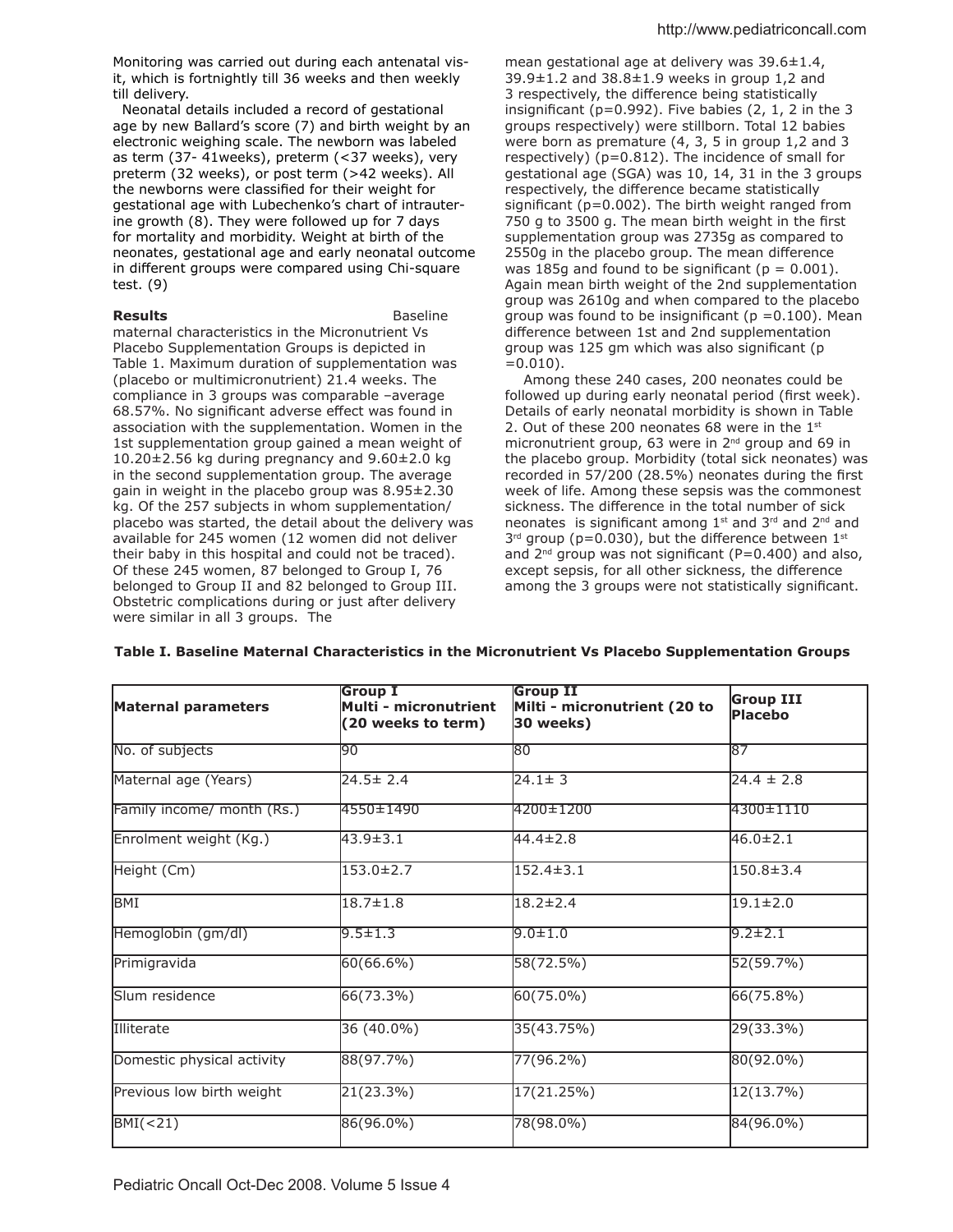| <b>Illness</b>                            | Group 1<br>lMulti<br>micronutrient (20-<br>weeks to term)<br>(n=68) | Group2<br>Multi -<br>micronutrient<br>(20 to 30<br>weeks)<br>$(n=63)$ | Group 3<br>Placebo $(n=69)$ | Total<br>(n=200) |
|-------------------------------------------|---------------------------------------------------------------------|-----------------------------------------------------------------------|-----------------------------|------------------|
| Number of sick<br>Ineonates               | 14 (20.58%)                                                         | 15 (23.81%)                                                           | 28 (40.58%)                 | 57 (28.5%)       |
| Sepsis                                    | $6(8.82\%)$                                                         | $7(11.11\%)$                                                          | 14 (20.29%)                 | 27 (13.5%)       |
| <b>Daundice</b>                           | $3(4.41\%)$                                                         | 4 (6.35%)                                                             | $5(7.24\%)$                 | 12 (6.0%)        |
| Convulsion                                | 2 (2.94%)                                                           | 2 (3.17%)                                                             | 4 (5.79%)                   | 8 (4.0%)         |
| Hemorrhagic disease of<br><b>Inewborn</b> | 1(1.47%)                                                            | $1(1.59\%)$                                                           | 2 (2.90%)                   | 4 (2.0%)         |
| Hypoglycemia                              | $2(2.94\%)$                                                         | $1(1.59\%)$                                                           | 3 (4.34%)                   | $6(3.0\%)$       |

## **Table 2: Illness in the Early Neonatal Period (Number of Neonates = 200)**

## **Discussion**

Maternal nutrition is a critical determinant of the outcome of pregnancy. Deficiencies of micronutrients like vitamin A, folic acid, iron and zinc are widely prevalent in population of developing countries,(10) which has been shown to increase the risk of low birth weight (LBW), pregnancy complications and birth defect.

 In the previous studies like Mexico Study  $(11,12)$ , Nepal study  $(13-15)$ , it was found, though multimicronutrient supplementation improves maternal health and replenishes the deficit, it hardly affects birth weight. In these cases selection of study subjects did not stress upon maternal malnutrition probably for this reason failed to show any positive result. But in an Indian study (3), China study (16) it was found that multimicronutrient supplementation to malnourished mother, improved birth weight significantly. This Indian Study (3) also showed that the supplementation reduces metabolic complications of neonates. Another study done in Delhi (17) also corroborated this finding. But that study failed to show the optimum time period of supplementation. Tanzania Study (4) again showed that micronutrient supplementation improves birth weight of babies born to HIV-affected mothers. In our study we provided malnourished pregnant ladies, a multi-micronutrient supplement, that contained 20 micronutrients of which 12 were suggested by World Health Organization/United Nations Children's Fund (WHO/UNICEF) expert group (18-20) and 8 additional micronutrients. These included pantothenic acid, manganese, phosphorus, potassium, chlorine, chromium, molybdenum and vanadium which have a close proximity to the USA/Canadian Recommended daily allowances (RDA) references (21,22) for each nutrient. The supplementation was given from midsecond trimester to  $3<sup>rd</sup>$  trimester of pregnancy as maternal malnutrition gets precipitated during this time.

First and foremost malnourished women were identified properly as they are at risk for producing a LBW and SGA babies. Another approach available for increasing micronutrient intake include dietary modification which was taken in Pune Study (23) but as the malnourished ladies have less inclination and reach to micronutrient rich foods and to change their habit might take more time, we have tried medical intervention which provided a rapid improvement in the nutritional status of the target groups. In this study, almost all the enrolled subjects were having regular antenatal checkups and dietary counseling, birth weight was available in 68.57% of the enrolled pregnancies. This follow-up loss is also consistent with the previous studies. (11-14) Birth weight exceeded by 185 gm in the micronutrient supplementation group who were supplemented for the longest time compared to the placebo. Even by adjusting maternal parity, gestational age and fetal gender, birth weight increased significantly if the duration of multi-micronutrient supplementation was more and specifically continued during 3rd trimester (as the diference in weight between placebo group and  $2^{nd}$  group was not significant). So duration of supplementation and specific time frame appear to decrease the incidence of low birth weight (LBW). There was also statistically significant decrease in SGA. These observations go in favor of the micronutrient supplementation, which also act as antioxidants (6, 23). But we found no significant decrease of prematurity by this supplementation. We studied the early neonatal morbidity in the micronutrient supplementation group as compared to the placebo. The diference in number of sick neonates in 1<sup>st</sup> and 3<sup>rd</sup> group and 2<sup>nd</sup> and 3<sup>rd</sup> group was statistically significant. But the difference in  $1<sup>st</sup>$ and  $2^{nd}$  group was not significant. That means though 2<sup>nd</sup> trimester supplementation does not improve birth weight much it builds up immunity to developing fetus as incidence of sepsis was almost double in non